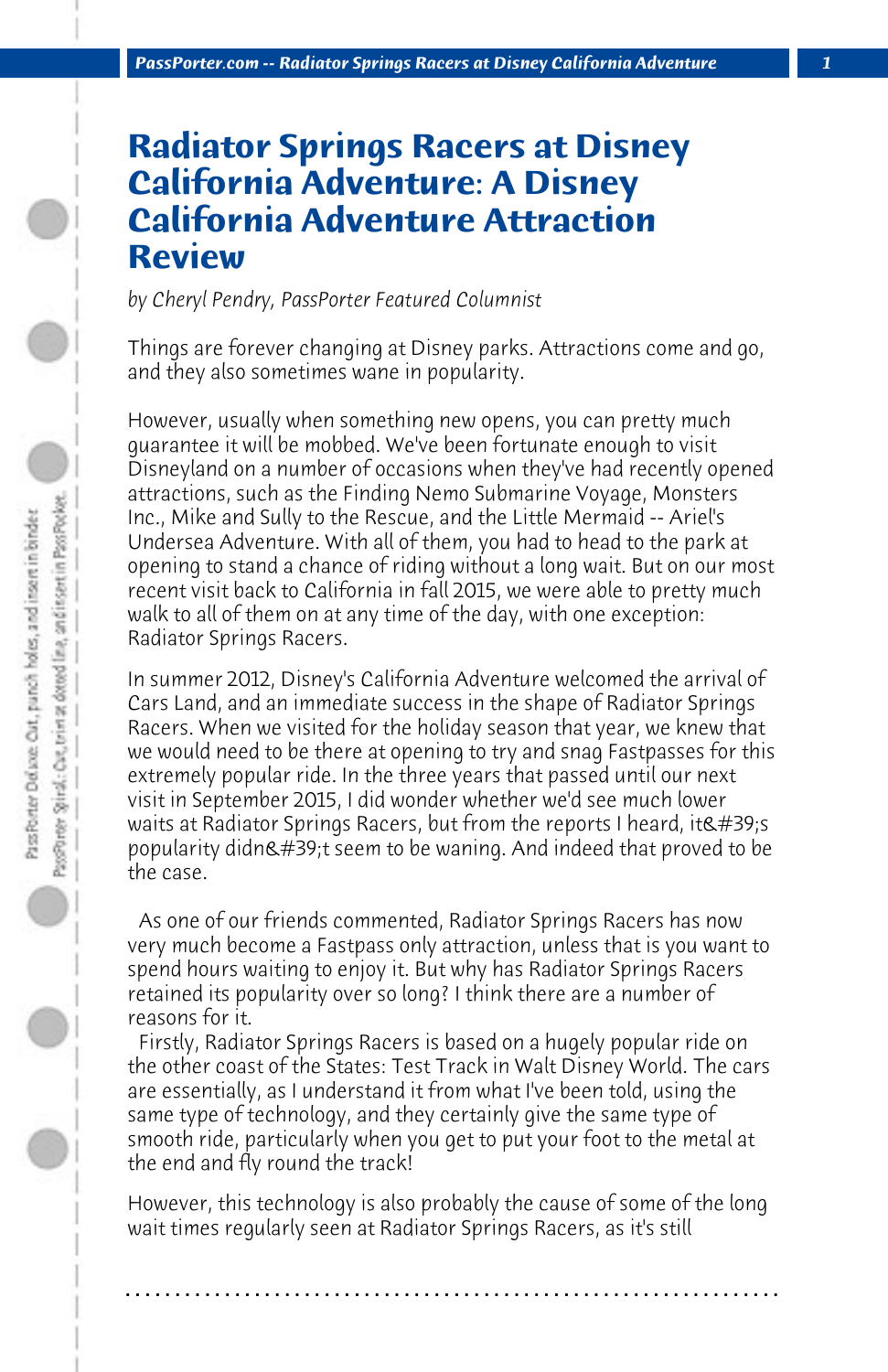notoriously unreliable. On our recent visits to Walt Disney World, we haven't found that many problems with Test Track, but the same can't be said on the eastern coast. On the first morning we headed into Disney's California Adventure, we found a very quiet Cars Land, and quickly realised Radiator Springs Racers were down. We were able to ride it later in the day, but a couple of days later, when we headed into the park for early opening, we were stuck on the thing, frustratingly just as we came back to the finish line. We were very lucky, and were only sat there about 10 minutes, as we saw other cars being evacuated as we left, with people walking down the track.

 Technical problems aside, there are other reasons why this ride is so popular. It's based on a hugely popular movie, and let's face it, if you look at another of the newer rides in Disneyland, Monsters Inc., Mike and Sully to the Rescue, you can't say that about the film it's derived from. The Cars franchise is also squarely aimed at boys, both young and old, and that's a rarity these days, given how many Disney princesses there are. But despite this, the movie and the ride are both popular with everyone in the family. Let's face it, I can't see young boys queuing up to see the Little Mermaid in the same way & hellip;

 In keeping with Walt's idea of always having "wieners" that would make people want to explore the park, when they see something exciting ahead of them, Radiator Springs Racers has a tremendous draw for anyone walking through to Cars Land from the Pacific Wharf area of the park. There is something about that view, and seeing the amazing landscaping with the cars passing through it that I imagine would make just about anyone keep to get themselves on the ride as soon as possible.

 It doesn't hurt Radiator Springs Racers that it's also located in the most wonderfully themed part of a Disney theme park that I've seen in a long time. Maybe when Avatar adds on its land to Animal Kingdom and the Star Wars expansions are complete, I'll change my view, but for me, Cars Land is second only to some of the first class theming we witnessed at Tokyo DisneySea -- huge praise indeed. If you've got a location that good, it's going to draw people, and they're going to want to sample the biggest attraction there.

 And the theming of course doesn't stop when you get to the entrance of Radiator Springs Racers, it carries on the whole way through the ride… and the waiting area, which is probably just as well, given people may be standing in the same spot for some time. The only shame I find with this ride is that you just can't take everything in once you're on the ride, particularly in the latter section, as you're just moving too fast.

**. . . . . . . . . . . . . . . . . . . . . . . . . . . . . . . . . . . . . . . . . . . . . . . . . . . . . . . . . . . . . . . . . .**